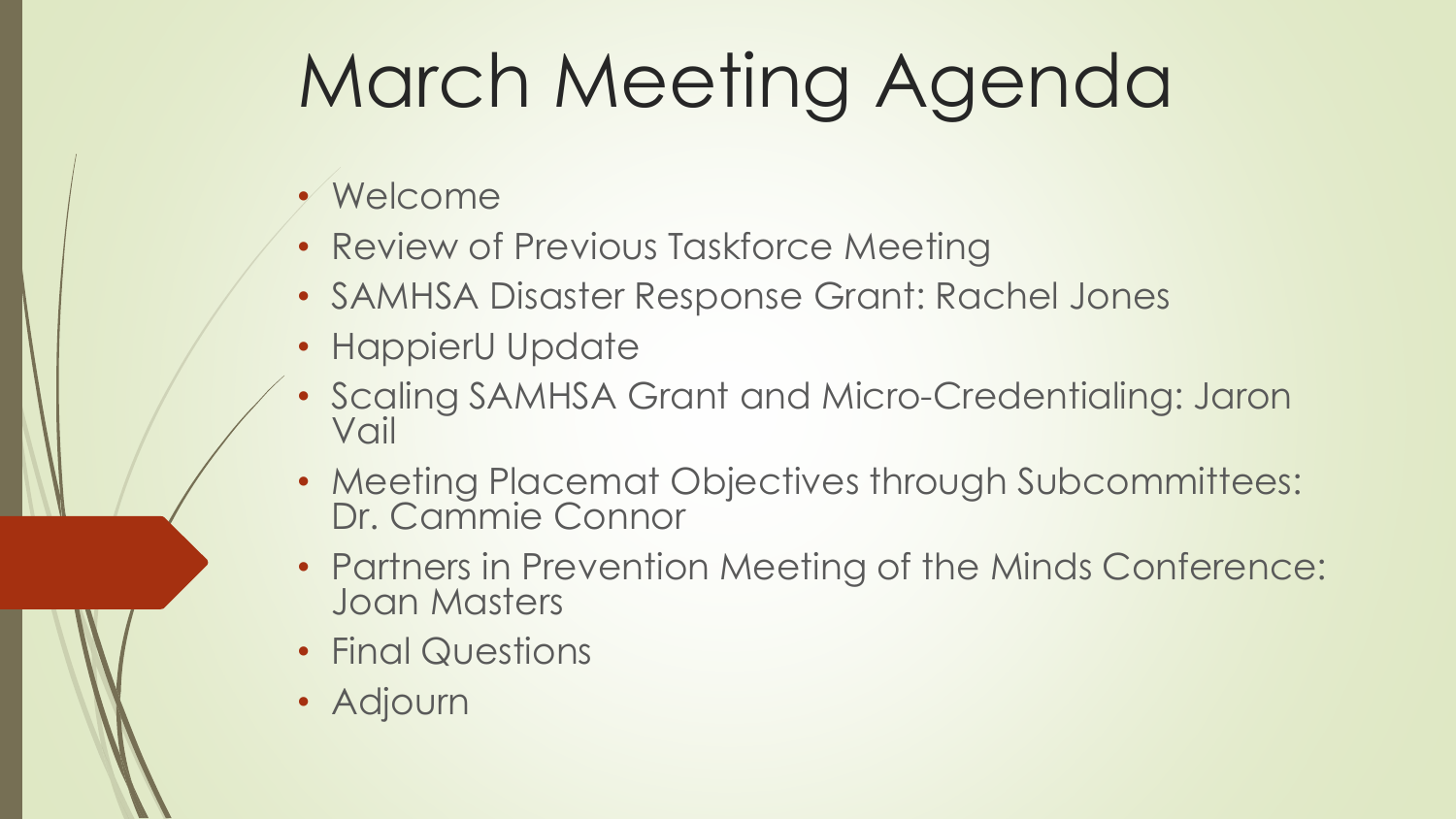#### Review of Previous Taskforce Meeting

• Dr. Cammie Connor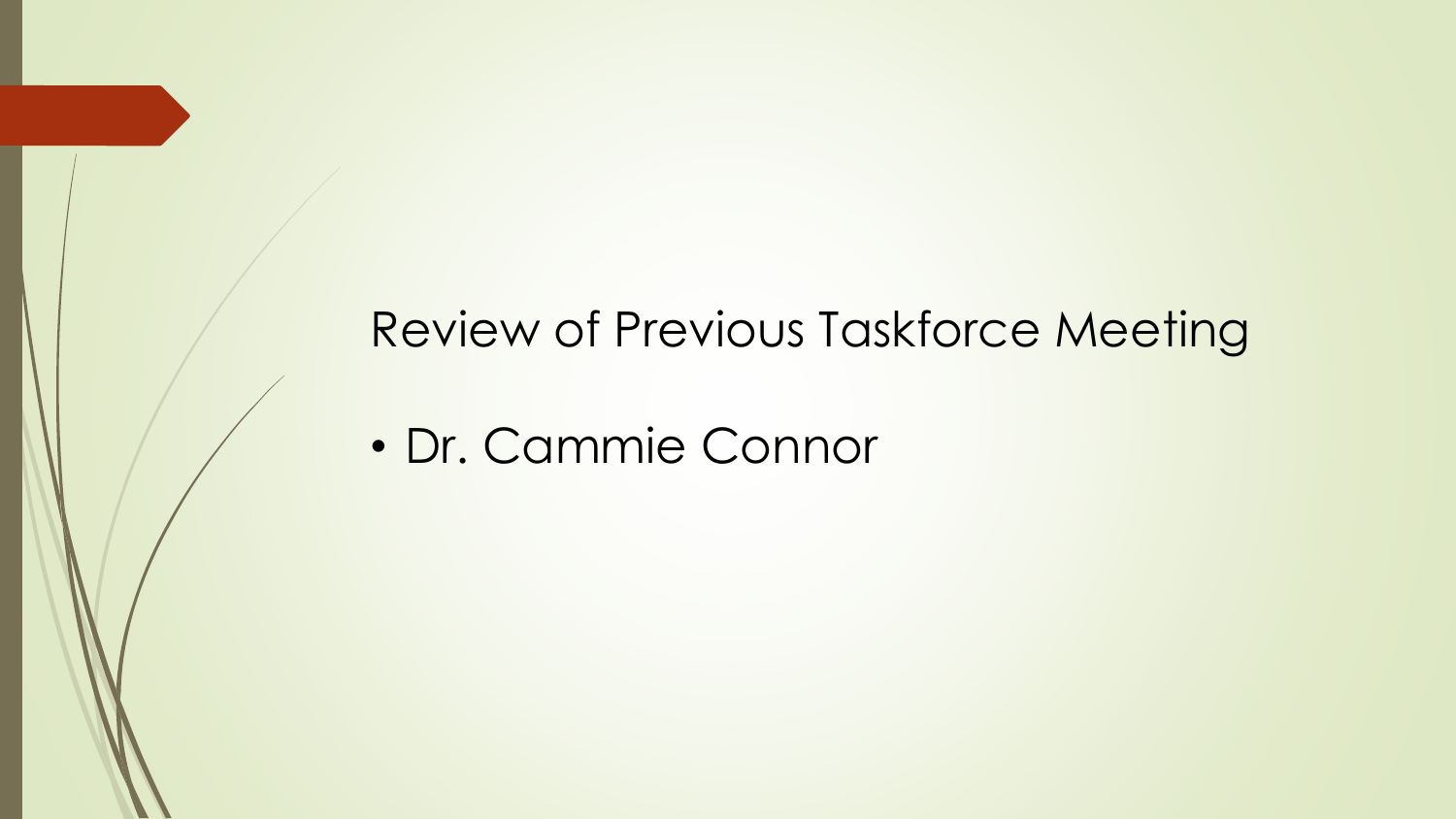#### SAMHSA Disaster Response Grant

• Rachel Jones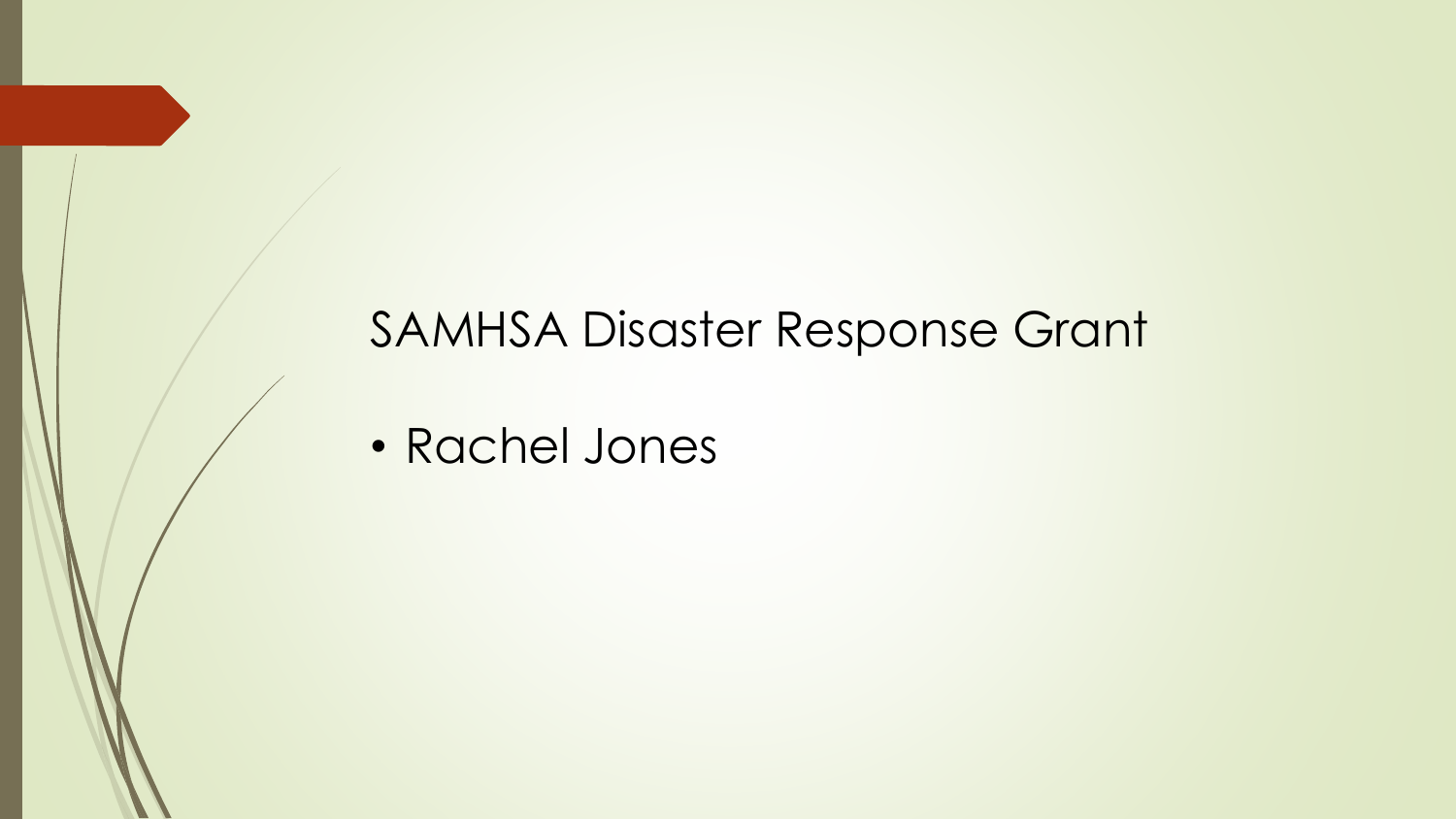# HappierU Update

- New content coming
- Taskforce have been discussing options when funding ends
- Content will be added to the DHEWD Journey2College webpage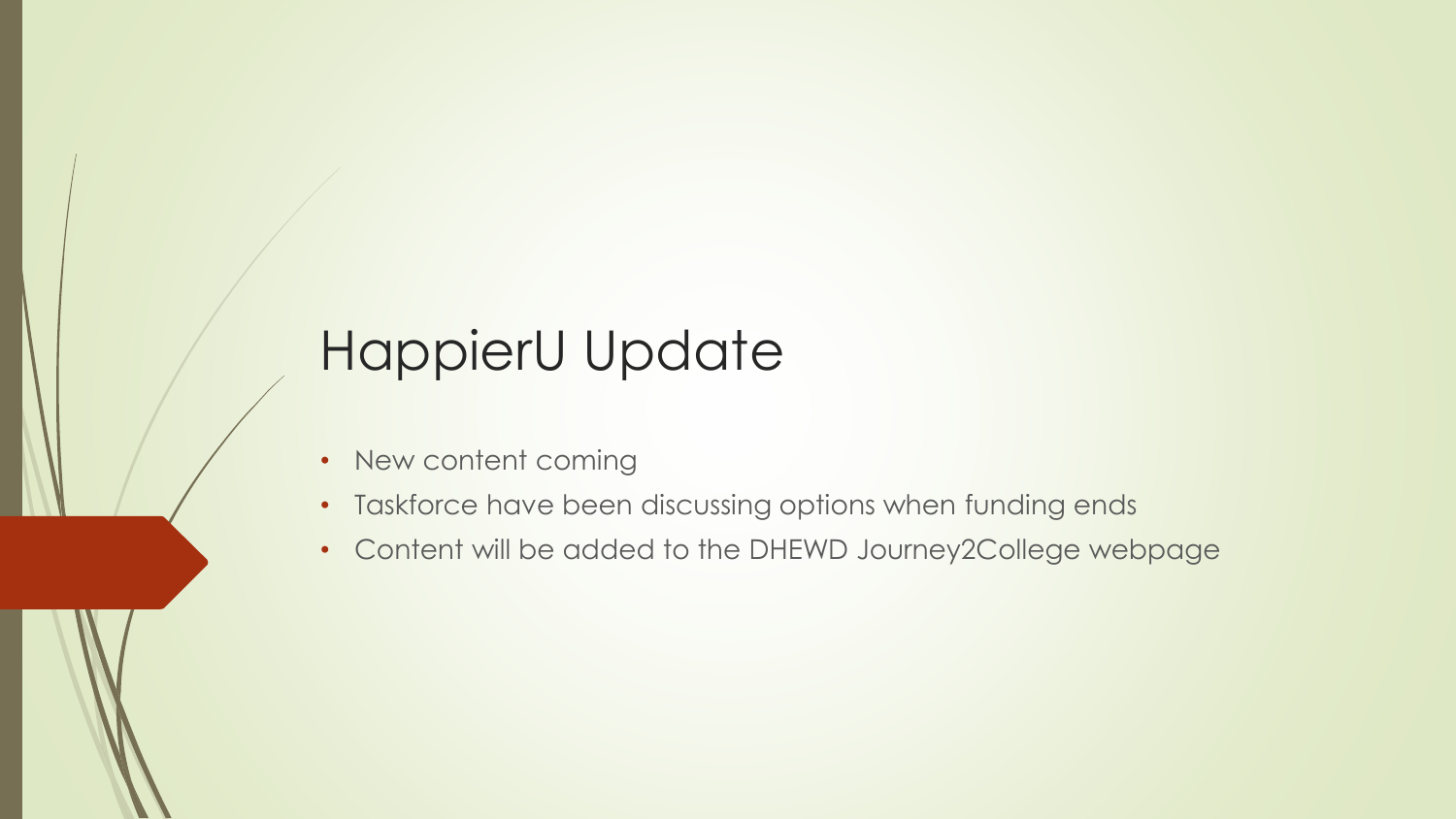## Scaling SAMHSA Grant and Micro-**Credentialing**

• Jaron Vail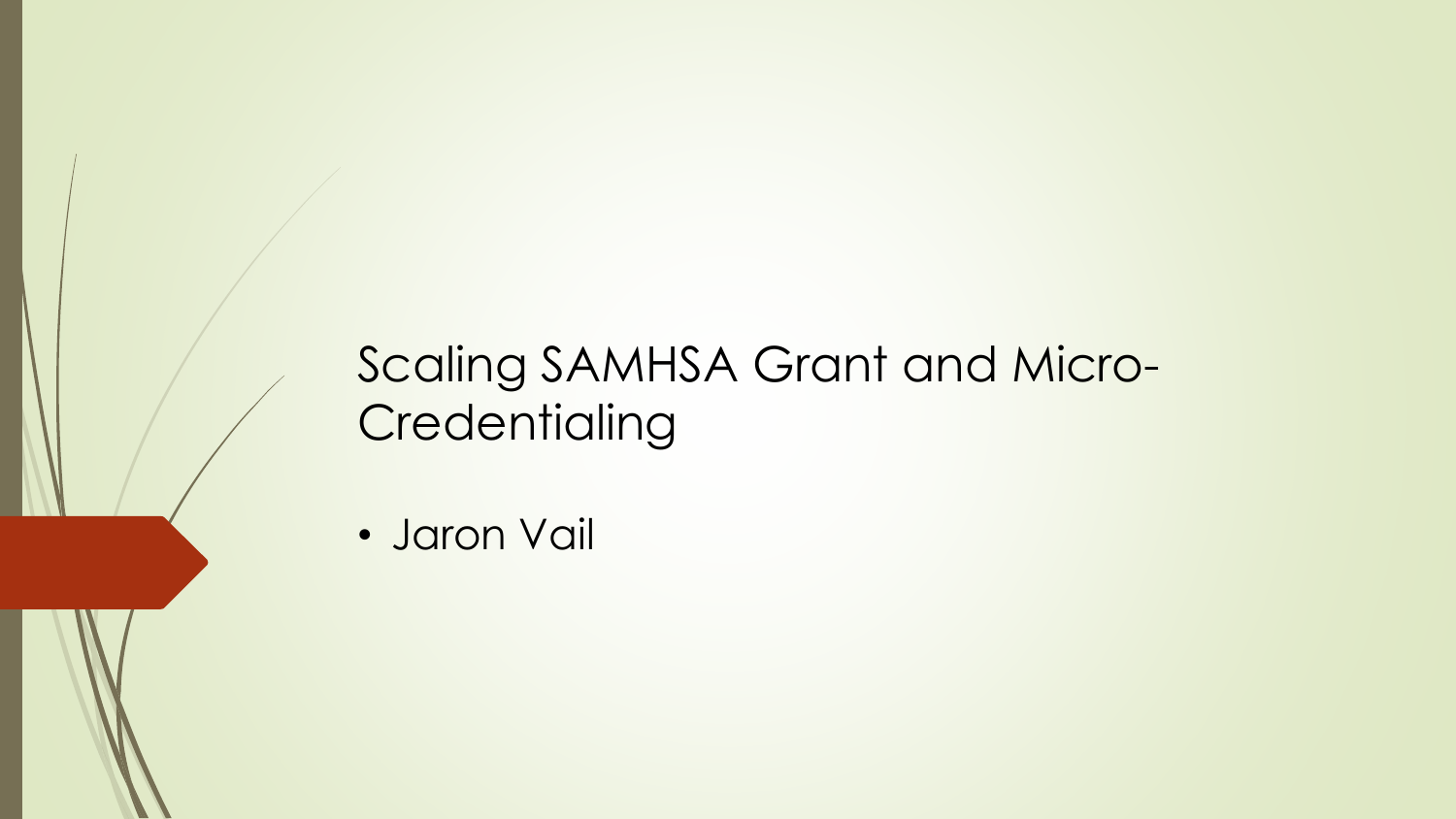# Connecting Mental Health First Aid & **Education**

- [Mental Health First Aid](http://mhfamissouri.org/mental-health-first-aider/) 
	- A skills-based training that teaches people how to identify, understand and respond to signs and symptoms of a mental health or substance use challenge in adults ages 18 and over.
- [Youth Mental Health First Aid](http://mhfamissouri.org/mental-health-first-aider/)
	- A skills-based training that teaches parents, family members, caregivers, teachers, school staff, peers, neighbors and health and human services workers and any other citizen how to identify, understand and respond to an adolescent (ages 12-18) who may be experiencing a mental health or substance use challenge.
- Organize a cohort of instructors
	- Work with DMH to find instructors interested in training secondary and postsecondary staff
	- Reach out to administration staff serving military students, adults, and residential life
	- Connecting with campus or school peer support organizations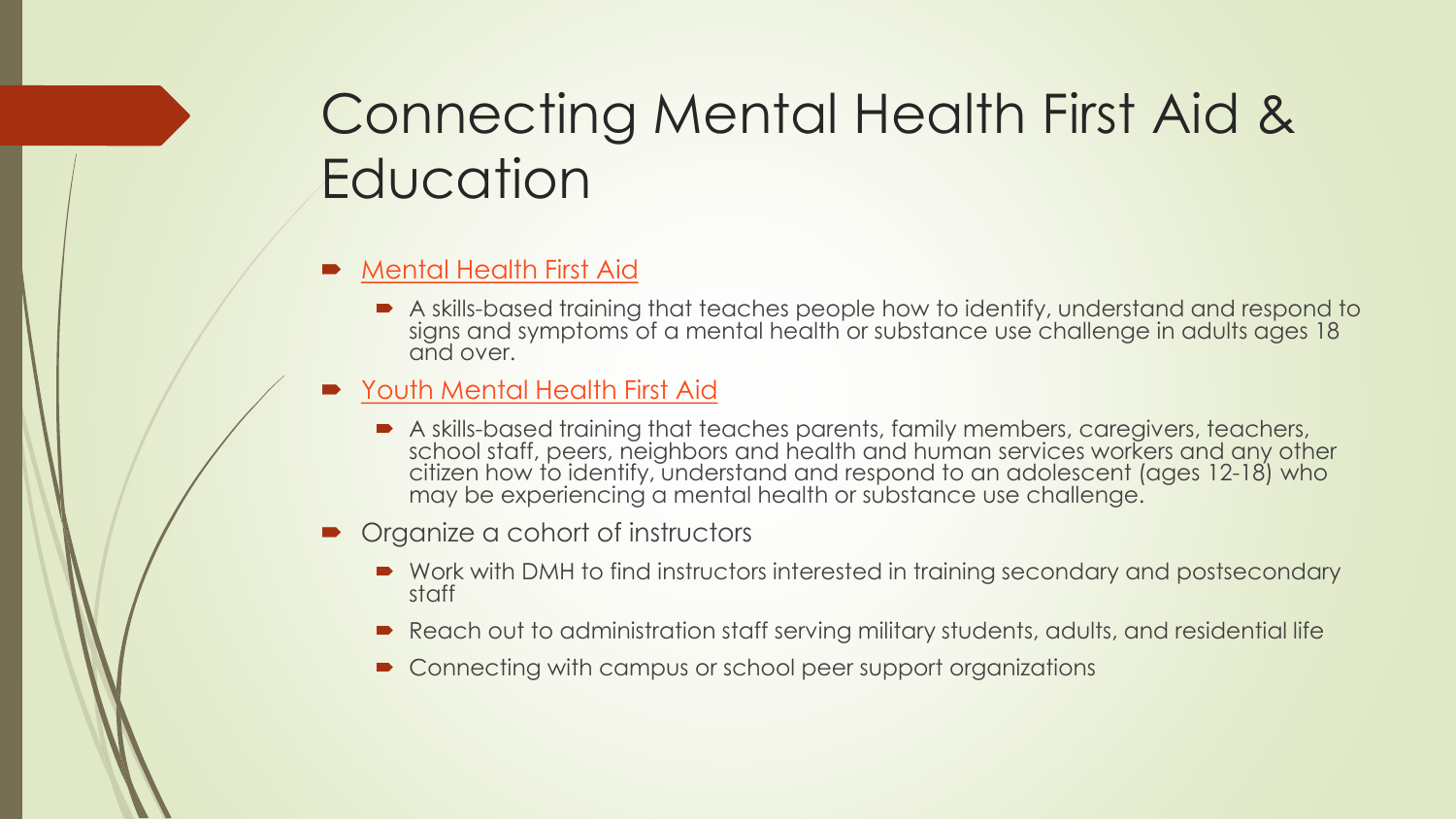## Mental Health & Micro-Credentials

- The taskforce supporting an effort in creating a education option that blends social work and mental health
	- **Either non-credit or credit barring**
- $\bullet$  OTC is interested in offering a credential
- Can we approach mental health as a workforce issues and how can this taskforce facilitate those conversations?
- What other MO institutions are currently offer mental health credentials? How can the taskforce support them in their efforts?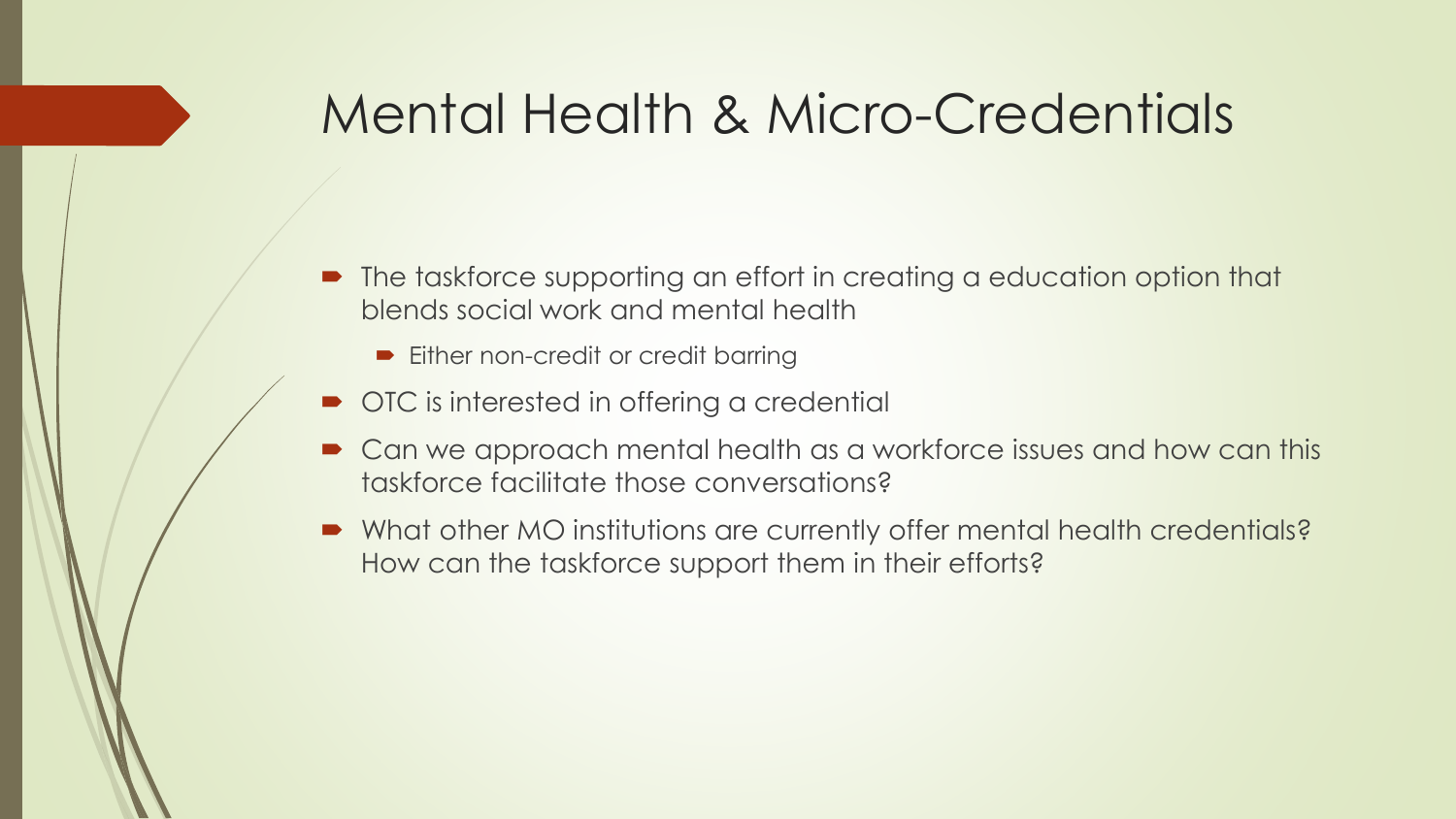## Meeting Placemat Objectives through Subcommittees

• Dr. Cammie Connor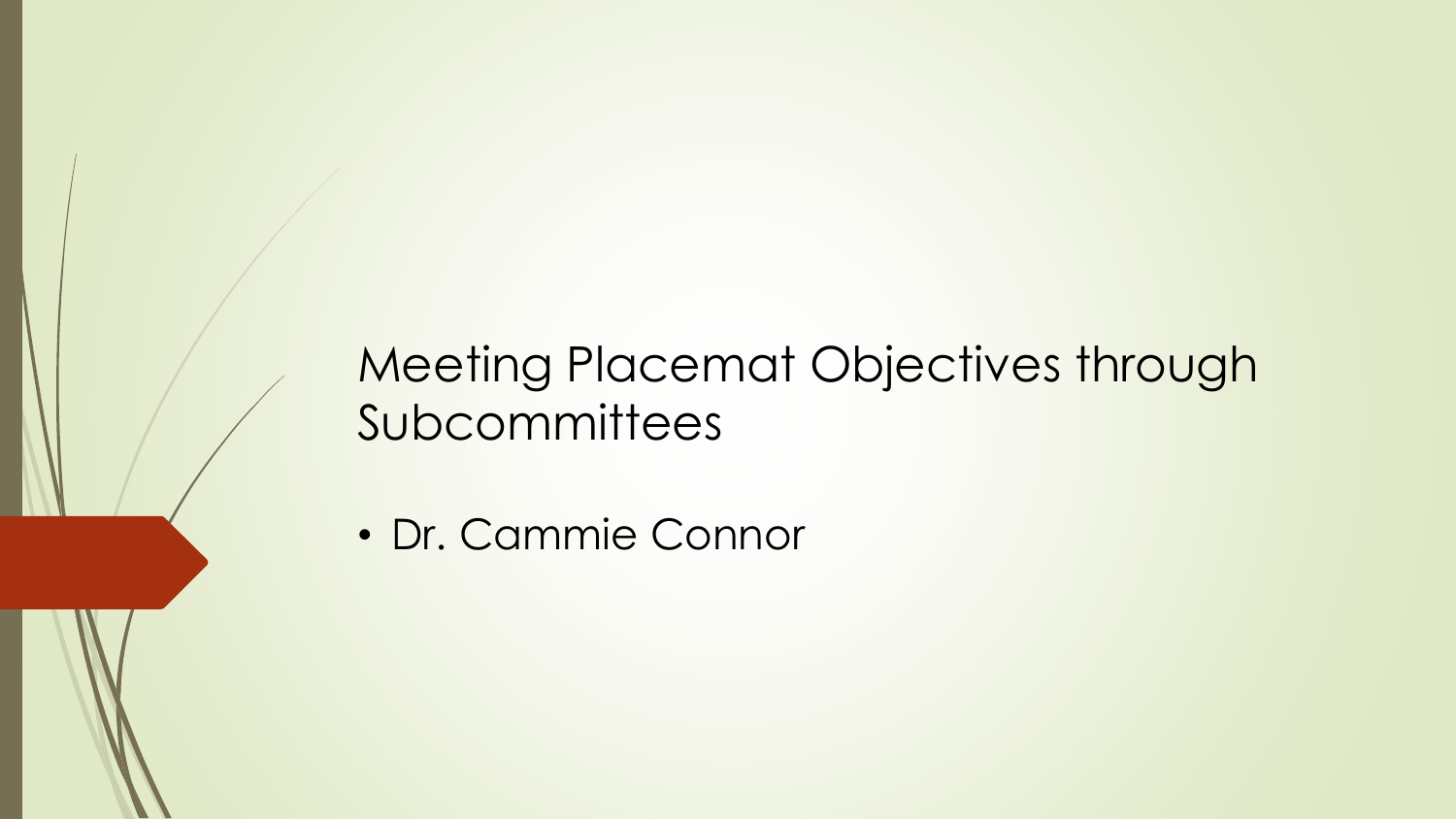# Subcommittee Opportunities

- 1. Project Need Identify most common mental health issues faced by Missouri students and common underlying reasons
	- Objective Get to know taskforce and discuss mental health issues staff and instructors are noticing students go through on their campuses
- 2. Identify a unified approach to resolving gaps in mental health services
	- Share info from active schools
- 3. Strategy implementation
	- Develop resource guide and website to share info along with training
	- Website DHEWD Communications Request submitted
- 4. Promote HappierU
	- Learfield plan with all schools through our social media channels
	- Grant ends in Spring
	- HappierU content integrated with Journey2College DHEWD website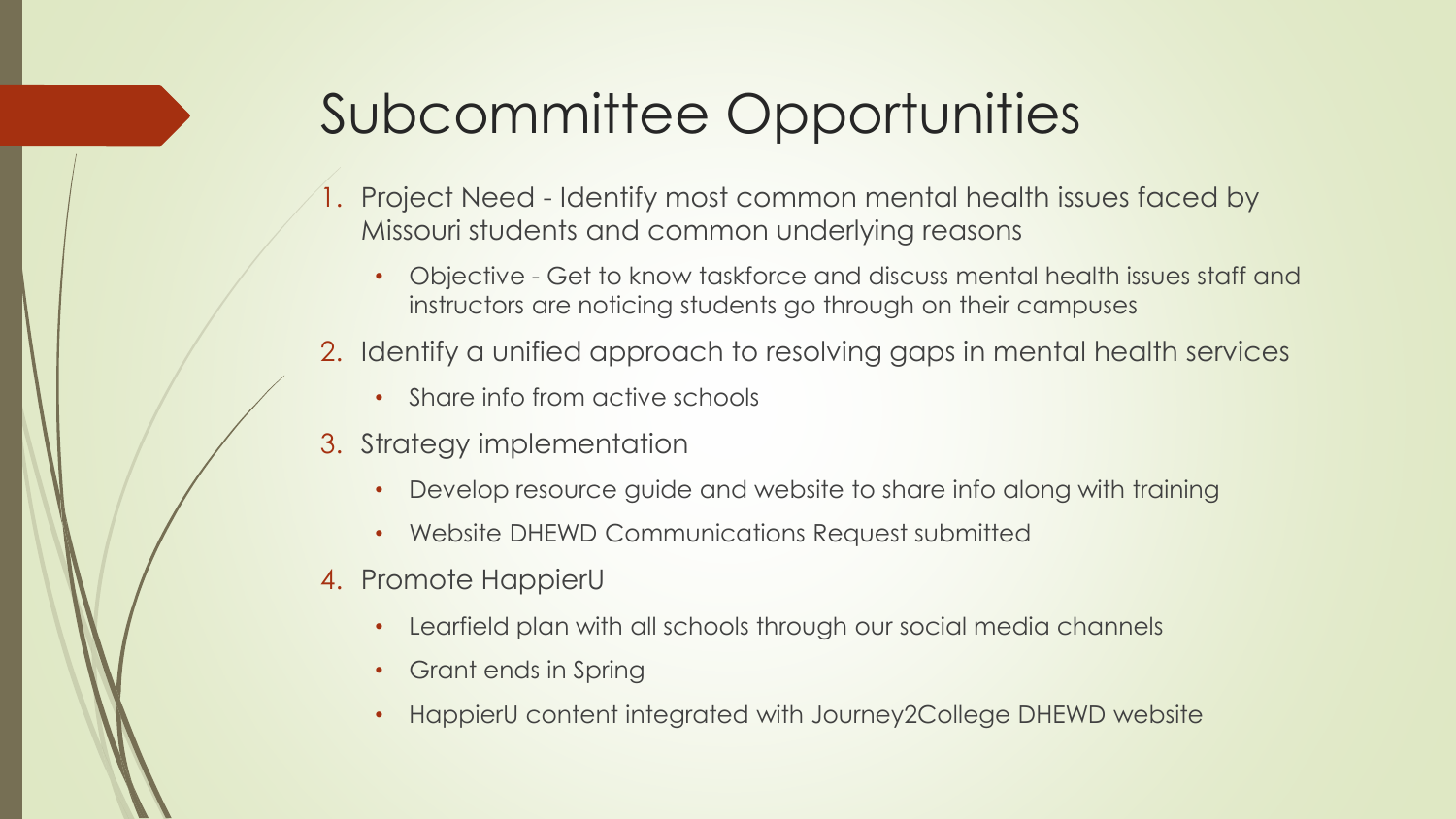## Partners in Prevention Meeting of the Minds **Conference**

• Joan Masters

Visit<https://www.mopiptraining.org/mom/index.html> For more information